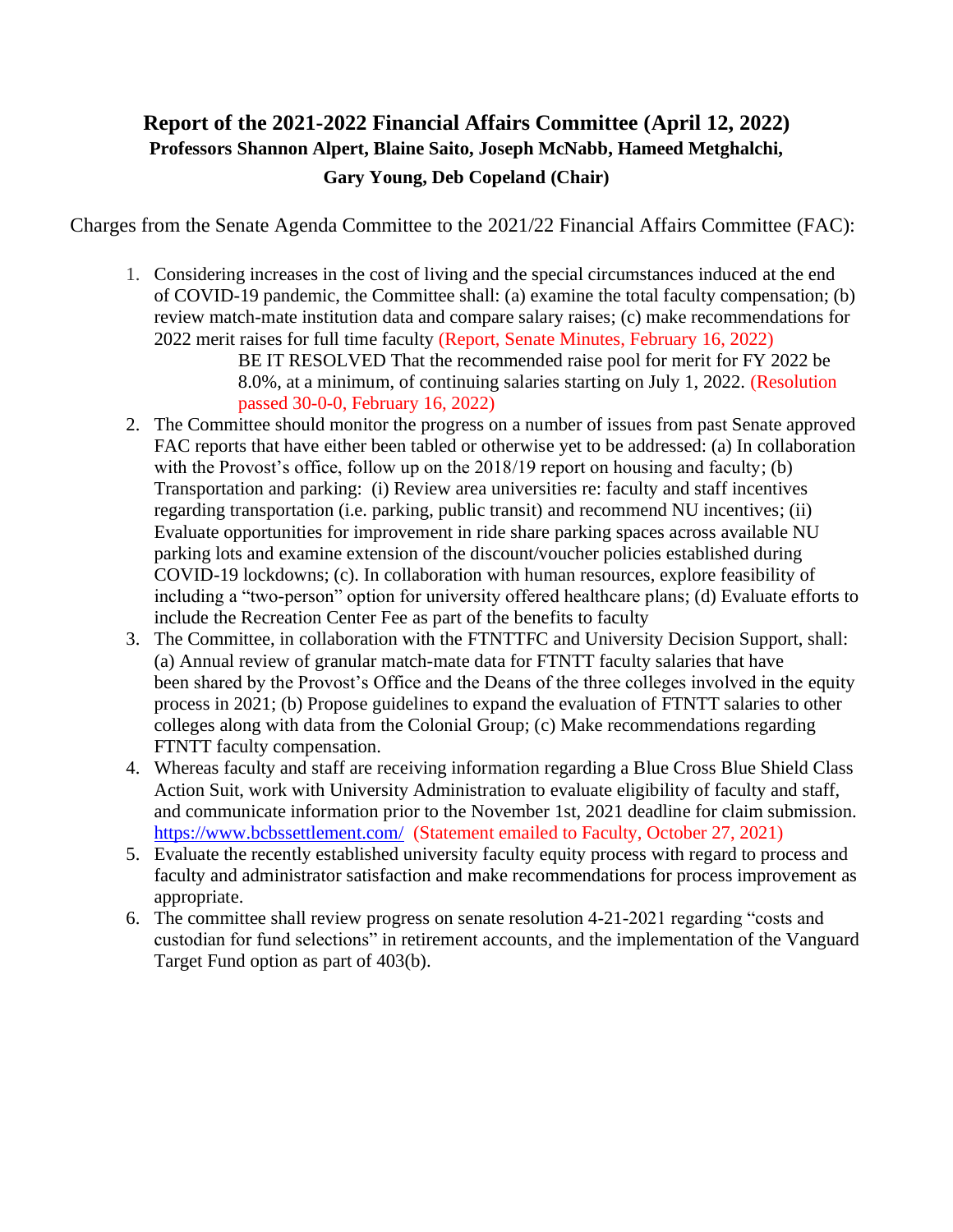**Charge #2 The Committee should monitor the progress on a number of issues from past Senate approved FAC reports that have either been tabled or otherwise yet to be addressed: (a) In collaboration with the Provost's office, follow up on the 2018/19 report on housing and faculty; (b) Transportation and parking: (i) Review area universities re: faculty and staff incentives regarding transportation (i.e. parking, public transit) and recommend NU incentives; (ii) Evaluate opportunities for improvement in ride share parking spaces across available NU parking lots and examine extension of the discount/voucher policies established during COVID-19 lockdowns; (c). In collaboration with human resources, explore feasibility of including a "two-person" option for university offered healthcare plans; (d) Evaluate efforts to include the Recreation Center Fee as part of the benefits to faculty.**

The University has acted on recommendations from previous FAC reports. There are two examples of these actions. First are collaborations with Landed.com to support faculty in the home buying process. Second, in the fall of 2021, faculty and staff were offered a "two-person" option in the healthcare plan.

To address this charge and determine the faculty satisfaction with the remaining element of the charge, a survey was deployed in the fall of 2021 to capture faculty satisfaction with transportation, parking and recreation center fees.

|                       | Total $(n)$ | Dissatisfied $(\% )$ | Satisfied (%) |
|-----------------------|-------------|----------------------|---------------|
| Transportation        | 377         | 49.3                 | 50.7          |
| Parking               | 363         | 77.4                 | 22.6          |
| <b>Recreation Fee</b> | 326         | 28.2                 |               |

62.3% of respondents were satisfied with the recreation fee and access to that benefit on the Boston campus. Comments did include the university should consider how campuses across the network may deliver a similar benefit to employees on the Boston campus.

Transportation satisfaction was almost evenly split in their reported satisfaction (51%) and dissatisfaction (49%). But parking satisfaction was 23%. 274 faculty submitted written comments to explain their rating. Many comments included references to high prices, prohibitive costs, inflexible policies and lack of options.

The results of the survey were shared with the Vice President and Chief Human Resources Officer and the Senior Vice Provost of Academic Affairs. For additional follow-up on this charge the FAC met with the Chief Financial Officer (CFO) who offered details related to the 50-year parking agreement with MasParc. Based on that contract, Northeastern cannot make any changes that materially changes MasParc's revenue expectations. For example, should the university decide to incentivize public transportation, this may result in a breach of the contract, because it would lead to fewer people using MasParc's services and thereby could constitute a material change in MasParc's revenue expectations over the 50-year contract term. Open communications between the university and MasParc are maintained by two individuals from the Office of Finance and Office of General Counsel. Should faculty be interested in suggesting modifications to parking, these individuals would be the conduits to receive requests, engage with internal leads and advance approved suggestions to MasParc.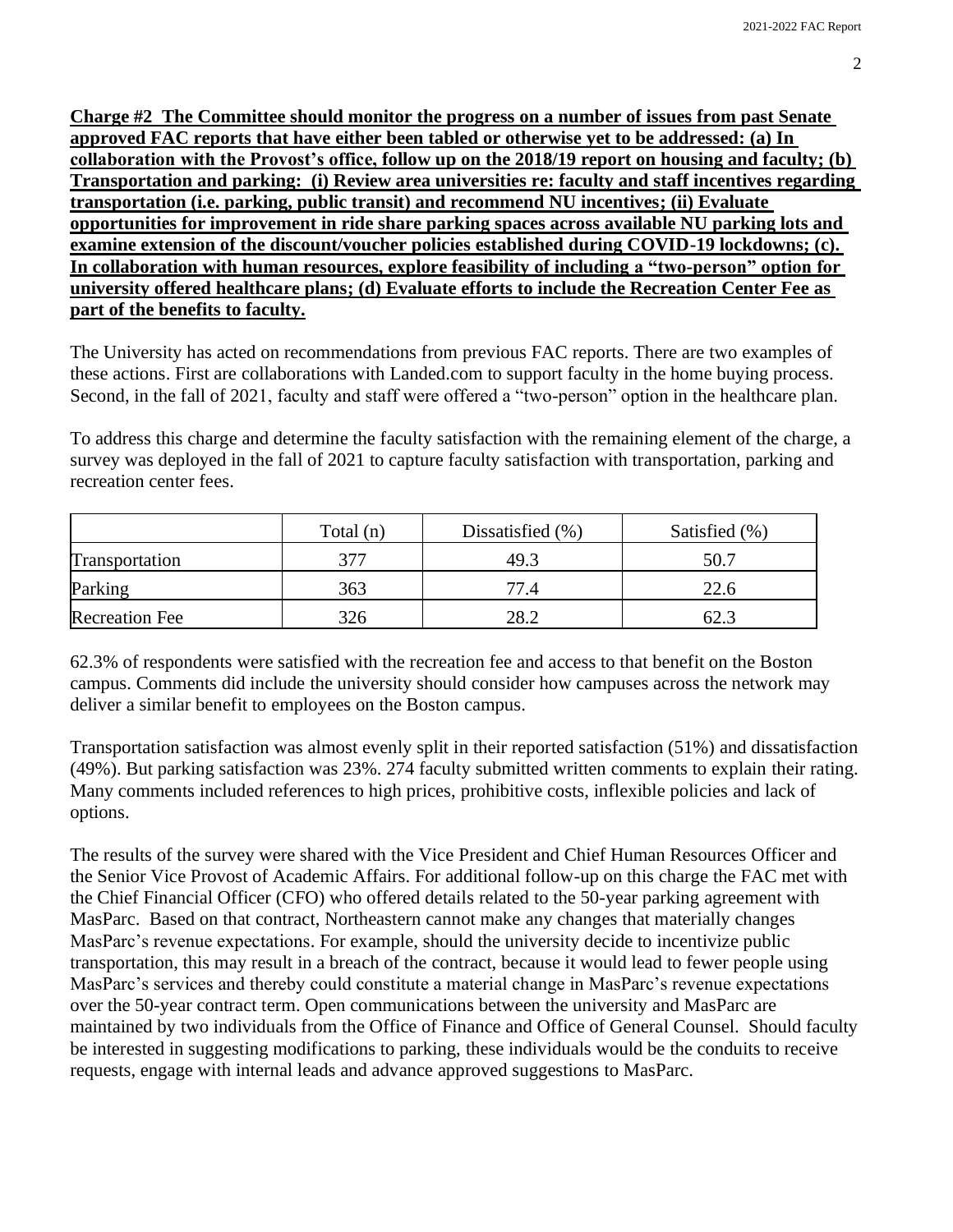|                    |                                |                | <b>Recreation</b> |                                        |  |
|--------------------|--------------------------------|----------------|-------------------|----------------------------------------|--|
| <b>Institution</b> | <b>Transportation</b>          | <b>Parking</b> | Fee               | Other                                  |  |
|                    | 50% subsidy of the cost for    |                |                   |                                        |  |
|                    | all monthly transit passes -   |                |                   |                                        |  |
|                    | <b>Transit Station Parking</b> |                |                   |                                        |  |
|                    | (Set aside pre-tax dollars     |                |                   |                                        |  |
|                    | from your paycheck to pay      |                |                   |                                        |  |
|                    | for your work-related parking  |                |                   |                                        |  |
|                    | costs at MBTA transit          |                |                   |                                        |  |
|                    | stations (up to \$135 per      |                |                   |                                        |  |
|                    | month); AND                    |                |                   | Blue Bikes (\$60/yr); visit            |  |
|                    | BU will match your election    |                |                   | www.RealEstateAdvantageProgram.        |  |
| <b>Boston U</b>    | dollar-for-dollar)             | 2080/yr        | \$250/yr;         | com                                    |  |
|                    | The subsidy is as follows:     |                |                   |                                        |  |
|                    | <b>Boston and Fenway</b>       |                |                   |                                        |  |
|                    | campuses $-40\%$ subsidy up    |                |                   |                                        |  |
|                    | to a maximum of \$55 per       |                |                   |                                        |  |
|                    | employee per month;            |                |                   |                                        |  |
|                    | Medford and Grafton            |                |                   |                                        |  |
|                    | campuses $-35%$ subsidy up     |                |                   | GreenTravel;                           |  |
|                    | to a \$40 maximum per          |                |                   | Boston=https://sustainability.tufts.ed |  |
|                    | employee per month. Pre-tax    | varied         |                   | u/wp-content/uploads/Boston-           |  |
|                    | Parking/Transit IRS mos        | based on       |                   | Commuting-Brochure-2021.pdf;           |  |
| Tufts              | limit \$280. limit (thru EBPA) | campus         | \$100.00/yr       | <b>Transportation Demand Report</b>    |  |
|                    | 75% discount on monthly        |                |                   |                                        |  |
|                    | pass; 100% reimbursement       |                |                   |                                        |  |
| <b>MIT</b>         | MBTA parking costs*            | 1995./yr       |                   | \$40/yr BlueBikes                      |  |
|                    | Pre-tax T-pass for the         |                |                   |                                        |  |
|                    | monthly, no subsidy (beyond    |                |                   |                                        |  |
| Northeastern       | $pre$ -tax $)$                 | 2427/yr        | \$270.00          | \$80/yr BlueBikes                      |  |
|                    |                                |                |                   |                                        |  |

## **Summary of benefits of area universities from websites**

Temporary increase until 6/30/2022; typically MIT offers a 60% commuter rail subsidy and a 50% subsidy for parking at MBTA stations, up to \$100 per month

As reported last year, the FAC's meetings with NU leaders from HR and Finance highlight the value of open communication to continue to share strategies to modify and/or improve benefits.

**Charge #3: The Committee, in collaboration with the FTNTTFC and University Decision Support, shall: (a) Annual review of granular match-mate data for FTNTT faculty salaries that have been shared by the Provost's Office and the Deans of the three colleges involved in the equity process in 2021; (b) Propose guidelines to expand the evaluation of FTNTT salaries to other colleges along with data from the Colonial Group; (c) Make recommendations regarding FTNTT faculty compensation.**

The FAC and FTNTTFC met several times to discuss the mutual charges. The FTNTTFC took the lead to determine a strategy to obtain granular match-mate data.

On April 6, 2022, the Senior Vice Provost of Academic Affairs reported to the Senate that the three colleges/schools that are scheduled for equity will receive match-mate data for FTNTT as well as T/TT. The delivery of this information in a timely manner will dramatically improve the ability for individuals to consider requests for equity adjustments.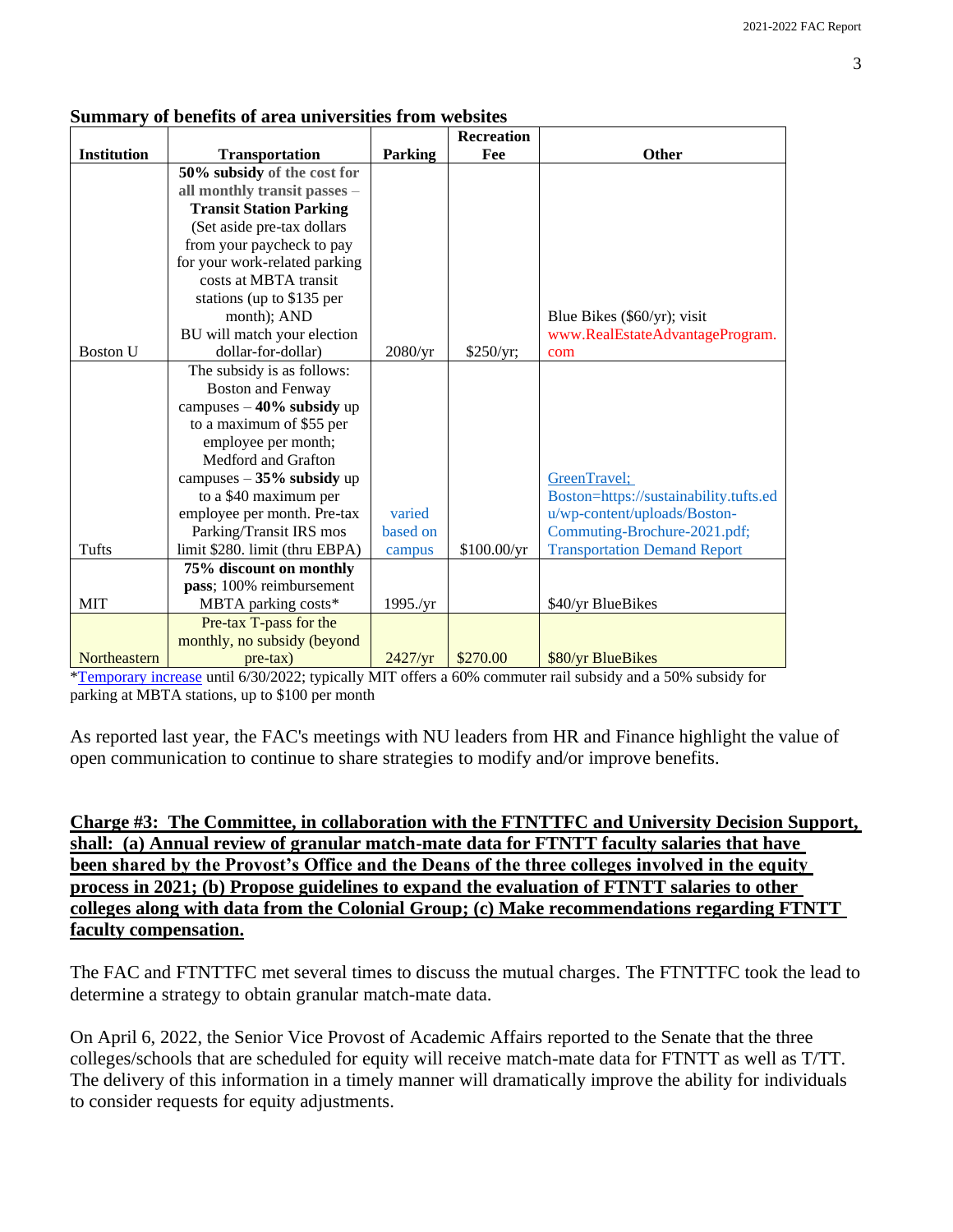The FAC commends the Provost's Office for its proactive steps. It also recommends the Provost's Office consider delivering match-mate information annually at least three months in advance of the due date for equity request to provide faculty ample time to prepare an equity request packet.

## **Charge 5: Evaluate the recently established university faculty equity process with regard to process and faculty and administrator satisfaction and make recommendations for process improvement as appropriate.**

The university equity compensation process occurs on a rotating basis with three colleges/schools eligible for equity compensation adjustments every three years. In fall of 2021, faculty members responded to the Faculty Senate survey that included prompts related to the university faculty equity compensation process. After reviewing the survey responses, the following themes emerged: Faculty need additional time and clearer instructions to submit a request for an equity compensation adjustment. Faculty who are part of under-represented groups should be encouraged to apply for an equity compensation adjustment as appropriate.

BE IT RESOLVED that faculty in units undergoing the equity process receive compensation data 3 months in advance of the time they are eligible.

BE IT FURTHER RESOLVED that the provost and HR work with units to support a transparent process with clear timelines and proper templates and share smart practices among the units.

BE IT FURTHER RESOLVED that the heads of units identify and encourage faculty members to apply for equity adjustments, particularly those who may be part of under-represented groups such as women, racial minorities, and non-cis gender people.

## **Charge 6: The committee shall review progress on senate resolution 4-21-2021 regarding "costs and custodian for fund selections" in retirement accounts, and the implementation of the Vanguard Target Fund option as part of 403(b).**

The Chief Financial Officer (CFO) described the process created for the university to meet its fiduciary obligations to all beneficiaries of the University's 403(b) Plans. Plan beneficiaries include all current and former employees of the University that have assets invested in the Plans.

The CFO outlined that he and other members of the Plan Committee, who serve as the fiduciaries for the 403(b) Plans, meet on a quarterly basis. They work with an independent retirement plan consultant group with no ties to the current Plan custodians, Fidelity and TIAA-CREF, or other investment firms to examine the performance of the fund selections in the Plans. They also work with outside counsel at these meetings.

At their quarterly meetings, the advisory firm produces its analysis of the various performance of the fund offerings in the Plans. These performance analyses are done on a net basis, meaning that the analysis considers the expense ratio and any other expense when determining plan performance. If an offering is underperforming when compared to similar funds in its class, the Plan Committee often puts it on a watch list. Should underperformance continue over multiple quarters, the Plan Committee will drop that offering and with the assistance of the advisory firm, seek a replacement.

The FAC commends the CFO for his transparency on this issue. It recommends that there be increased